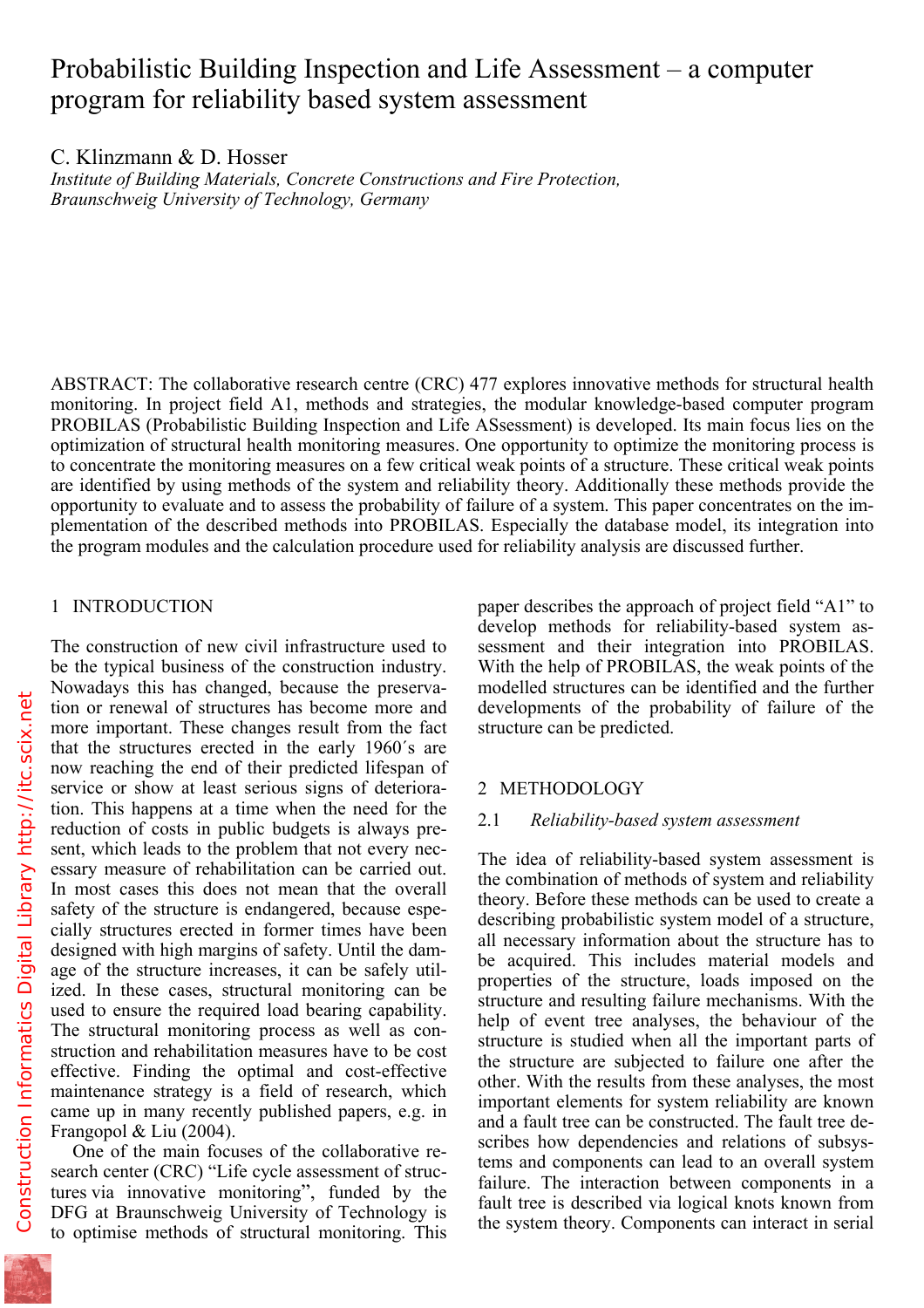

Figure 1. Example for failure mechanism and failure modes for a simple beam on two supports

systems (disjunction), where the failure of one component leads directly to the failure of the system or in a parallel system (conjunction) where the failure of the system occurs only after the collapse of all components. In reality structures normally consist of a combination of both types. The computation of the probability of failure of a structure represented by a fault tree is enabled by the use of limit-state equations. A limit-state equation compares the actions imposed on a structure (e.g. live load) and the resistance of the structure (e.g. material strength). Formula 1 shows its general form.

$$
G = R - S \tag{1}
$$

The component fails, when the resistance quantity (R) is smaller than the action quantity (S). Both quantities are functions of parameters, which are stochastic and/or uncertain and are generally described with statistical distributions. These equations are often formulated analytically by adapting classic dimensioning equations. The probability of failure of the fault tree is carried out using the first and second order reliability method (FORM/SORM), a method of approximation which has been described by Ditlevsen & Madsen (2003), amongst others. This method has the advantage that apart form the probability of failure  $p_f$  and the safety index  $\beta$  respectively, a sensitivity factor  $\alpha_i$  is computed for each parameter in the limit state equation. This sensitivity factor indicates the influence of the parameter on the probability of failure. One of the main ideas of reliability-based system assessment is to monitor only the most significant parameters of the structure indicated by the sensitivity factors in order to optimize the whole monitoring process.

## 2.2 *Probabilistic system model*

The creation of the probabilistic system model with the fault tree and the limit state equations is the most sensitive part in reliability analysis. Especially the complexity of the fault tree increases severely when structures with numerous components and subsystems are analysed. In this paper an approach for schematising the construction of a fault tree is proposed, which enables the computer able to help users with this difficult task.

#### 2.3 *Failure mode*

Normally structures do not fail completely, when one of their components fails. Most systems are redundant and therefore have the ability to transfer loads to other parts of the structure in case of a local damage. In the schematised fault tree a local damage is called failure mode. A failure mode can be described by rather simple mechanical models (e.g. shear failure) or have to be modelled considering quite complex relations (e.g. bending failure due to chloride intrusion). Examples can be seen in Figure 1. When modelling failure modes serial and parallel systems can be used.



Figure 2. Serial system of failure mechanisms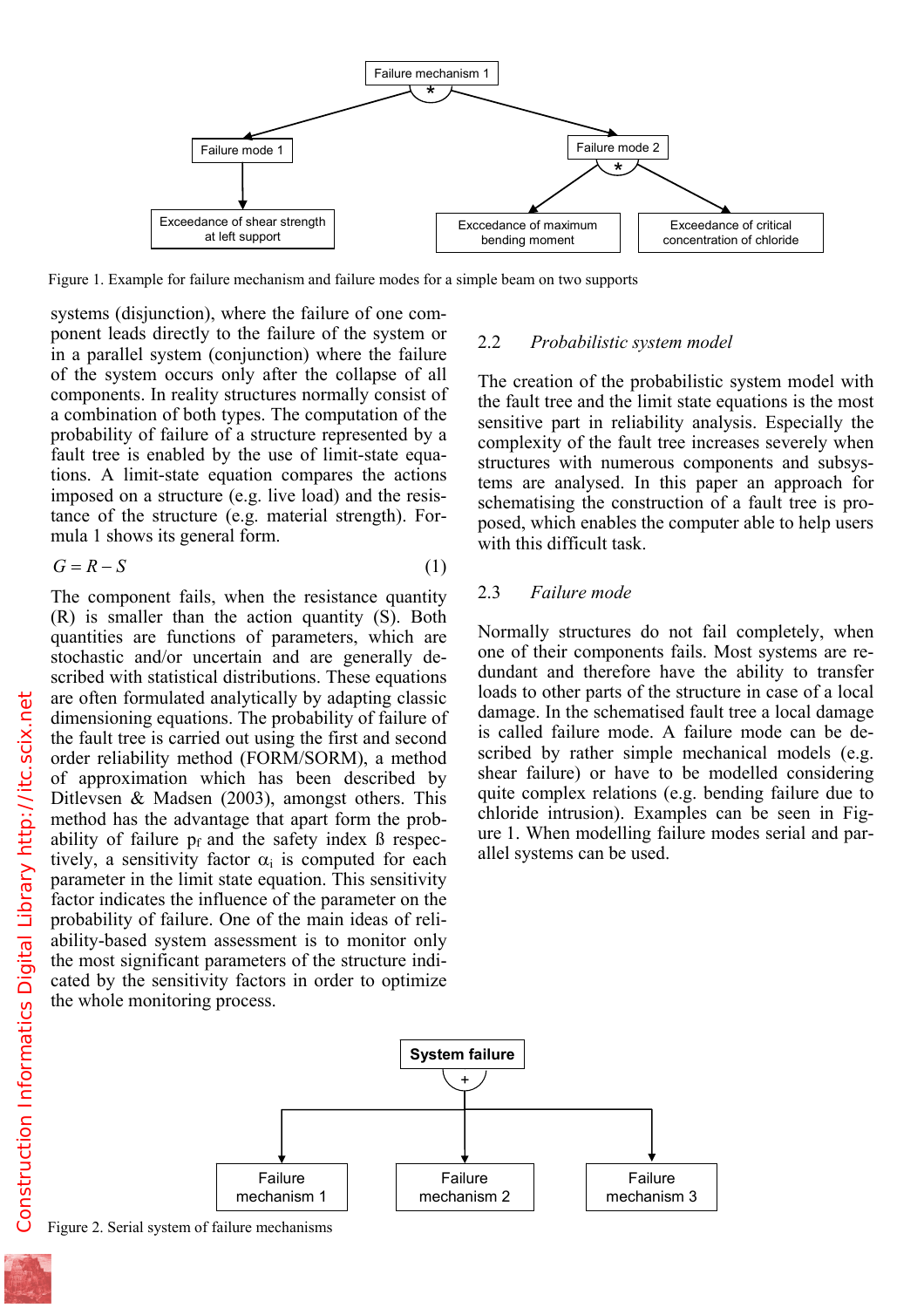## 2.4 *Failure mechanisms*

A combination of failure modes which leads to an overall system failure can be called failure mechanism. In most cases a structure has several possibilities how local damages together lead to system failure. If all combinations are identified by an event tree analysis, the global system failure can be represented by a serial system of failure mechanisms (Figure 2).

## 3 THE PROGRAM SYSTEM PROBILAS

The main focus of the computer code PROBILAS is to optimize structural health monitoring measures by identifying the weak points of probabilistic modelled structures and to make lifespan predictions using reliability analysis. The computer code is designed as object-orientated Client/Server application and is written in Borland C++. The application flow of PROBILAS is illustrated in Figure 3.



Figure 3. Structural evaluation process of PROBILAS

The primary input data in the program system is the probabilistic model already discussed. The construction of this model is simplified by an intelligent assistant provided by PROBILAS. The architecture of the assistant is one subject of this paper. When the probabilistic system model with fault tree, limit state equations and stochastic model is completed, the calculation module carries out the reliability analysis. In PROBILAS two analysis modes are implemented.

# 3.1 *Mode for life cycle monitoring*

PROBILAS has the ability to assist the user when life cycle monitoring measures have to be performed. Based on the results of the reliability analysis, PROBILAS makes suggestions and these parameters have to be included in the future monitoring process. After the sensors have been placed, the monitoring process can be started. The

analysed by the updating-module of PROBILAS. The module compares the initial stochastic model of a certain parameter with the measured values and performs likelihood tests. If necessary, the stochastic model is updated using methods of Bayesian statistics. With this procedure, one pass of the structural evaluation procedure is finished. If a model update has been performed, a re-evaluation of the system becomes necessary. Especially changes of the standard deviation of parameters with high sensitivity values have a large impact on the probability of failure. In cases where the sensitivity value decreases significantly after a model update, the parameter may be excluded from the monitoring process. On the other hand it is also possible, that parameters which have not been monitored before become more important after the update. In this case PROBILAS indicates that the parameter should be included in the monitoring measures. Additionally the performance of the structure is assessed by evaluating the development of the probability of failure over the time. When the probability of failure descends below a predefined threshold, the user is informed.

# 3.2 *Mode for service life prediction*

Every structure is subjected to deterioration in the course of time. The simulation and the assessment of this fact are difficult and they are the objective of many publications (e.g. Gehlen 2000). For practical purposes the time variant problem can only be solved by simplification and approximation (Faber 2003). Examples are the use of Monte Carlo Simulation or of reliability index profiles formulated by Frangopol & Kong (2003). In this paper, a different approach is discussed which uses a time-step approximation procedure. This procedure is currently integrated into PROBILAS.

The purpose of this procedure is to estimate the development of the probability of failure and predict the lifespan of service of structures when they are subjected to deterioration. The process of deterioration has a direct influence on the probability of failure of a structure. Therefore deterioration functions are formulated for selected parameters of the probabilistic model. Assuming that the fault tree of the structure does not change significantly over time, a reliability analysis using the first and second order reliability method (FORM/SORM) at discrete time steps can be carried out. The result of these computations are time-dependent curves of the safety index β or the probability of failure  $p_f$ . Figure 4 shows exemplarily a time-dependent reliability curve for the collapse of the support of a clamped steel beam subjected to a bilinear corrosion function. Further examples can be found in Schnetgöke & Hosser (2005).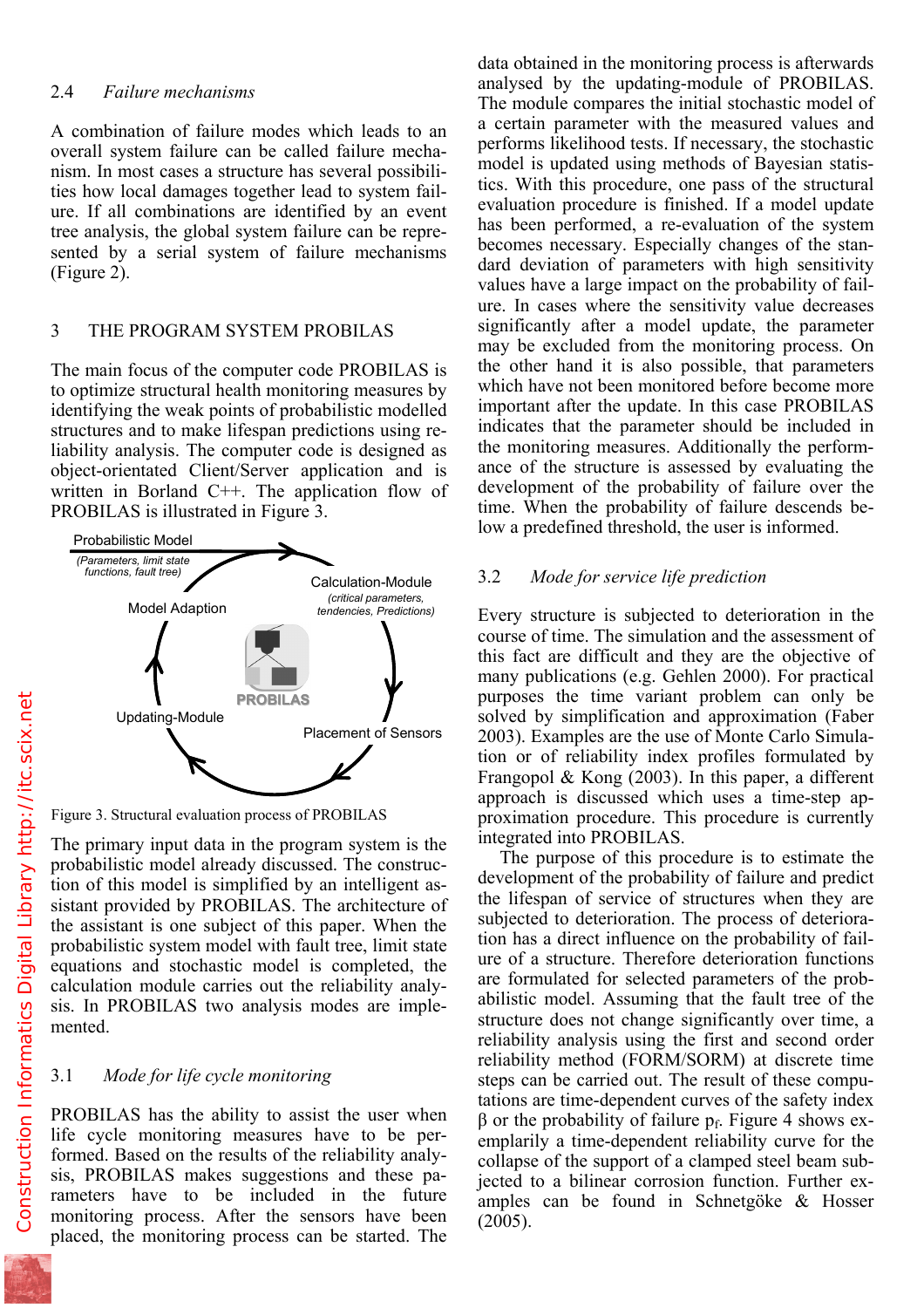

Figure 4. Example of a time-dependent reliability curve

It must be kept in mind that this procedure only leads to a rough estimation of the time-variant development of the safety of a structure. Additionally it must be stated that the model is highly dependent on the accuracy of the deterioration functions. With ongoing research in this area, the accuracy of the predictions can be improved. But even the information provided by the actual model can be helpful in the process of planning a structure or to estimate the ideal time for rehabilitation or maintenance.

In PROBILAS the time-variant deterioration functions are formulated depending on a reserved variable t<sub>pre</sub> which is varied by the program between two calculation steps. Prior to every calculation, the amount of deterioration is evaluated for each parameter in the limit-state equation. As long as the deterioration function is of deterministic nature, the parameter is modified before the calculation for the next time step is carried out. Probabilistic deterioration functions will automatically be integrated into the probabilistic model of the structure.

#### 3.3 *Database structure*

PROBILAS is designed as knowledge based system, which means that the user is not only able to carry out the reliability calculations but he has access to a database structure which provides useful help when designing the probabilistic system model of his structure. Apart form simple material properties the database will also contain information about typical limit states and failure mechanisms for certain types of structures. Additionally, after completion of the calculation the user is able to include his failure modes and mechanisms in the example database for further use. The database consists of several parts, which are described in the following. The relations between the components are illustrated in Figure 5. Every probabilistic model is highly dependent of the type of structure and of the used building materials. Therefore all data in the databases is stored in relation to these two restrictions.



Figure 5. Relation of components of the database

#### 3.3.1 *Database with typical weak points and deterioration functions*

Structures constructed out of different materials show different types of damage. Therefore PROBI-LAS will contain a database with typical weak points sorted by material and type of structure. The necessary data is entered into the database on the base of literature (e.g. Scheer 2000) or by importing already modelled structures. Additionally this database will contain some deterioration functions. This information can be improved based on ongoing research to ensure the maximum accuracy of the predictions and other calculation results.

The main intent for this database is to show the user which parts of his structure require a closer look when creating a probabilistic system model.

#### 3.3.2 *Database with failure modes*

The smallest unit of a fault tree is the failure mode. The database stores samples of failure modes which can be reused when new models have to be created. These samples are called templates.

A template of a failure mode which is stored in the database can consist of a description, the corresponding fragment of a fault tree, the parameters for the components and a limit-state equation. The fault tree and the description are a required input value. Limit-state equations are normally closely linked to the specific mechanic model of the structure and therefore it is not necessary to include them in the template. In these cases, the description should provide the necessary information which is needed for the formulation of limit-state equations. Alternatively probabilities of occurrences can be entered as a component of the fault tree instead of a limit-state equation. Failure modes can be imported from existing projects.

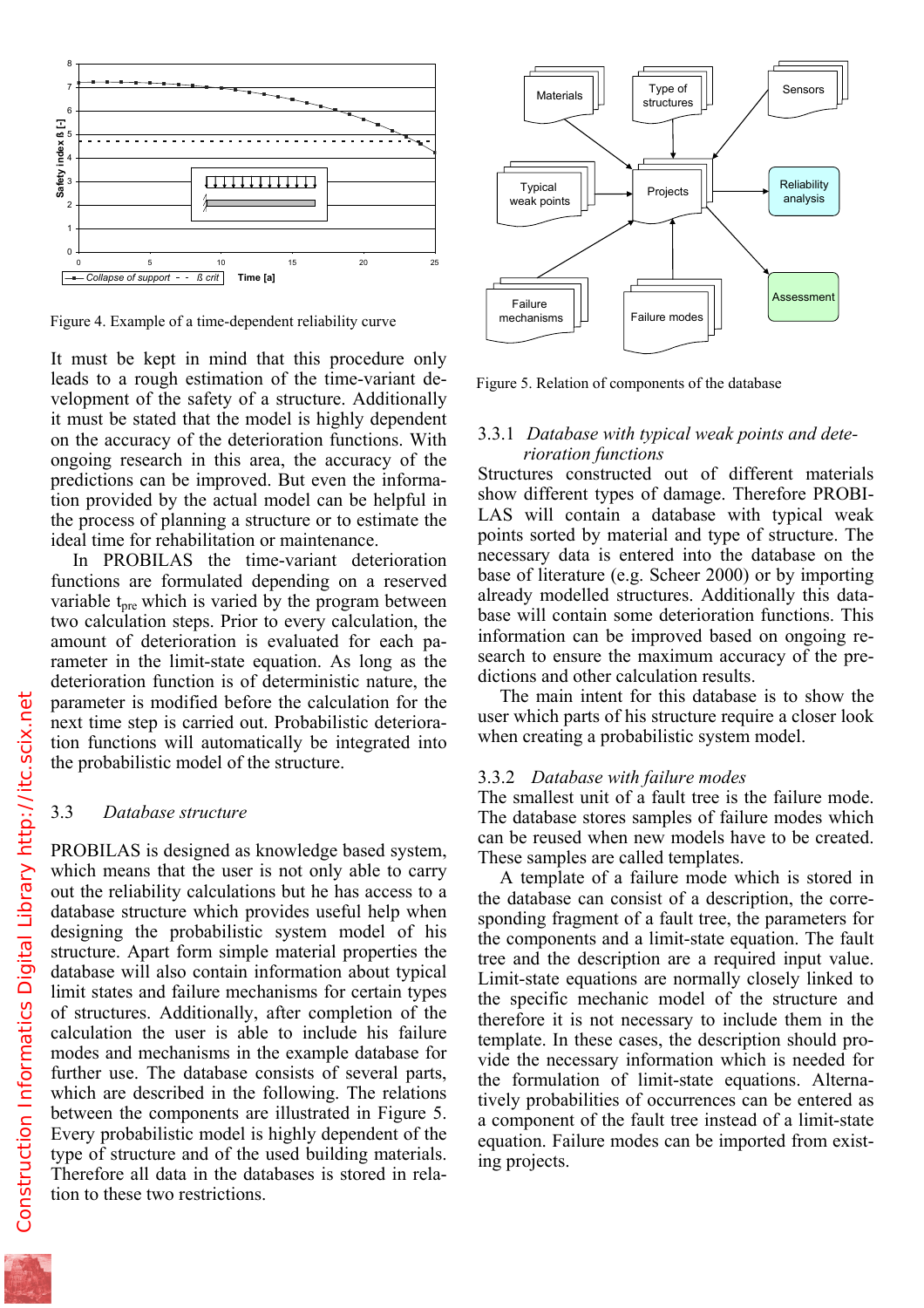In this database templates for failure mechanisms are stored. Example datasets for failure mechanisms may also be quantitative if they describe only textually which failure modes result in a system collapse. In this case the user has to define the corresponding failure modes by himself. A failure mechanism can also be created from existing objects in the project database.

#### 3.3.4 *Project database*

After the probabilistic system model of the structure is created via the assistant, all data is saved in the project database. If templates from the example databases are used, only copies are created in this database. In addition to this data, the project database contains all data related to former projects. This includes all calculation results and measured data from the structural monitoring process.

The calculation module only accesses the project database, which assures a great data security and flexibility in case of an extension of the template database.

#### 3.3.5 *Material database*

In the material database typical values for different materials are provided. These values and the related distributions are derived from literature (e.g. JCSS 2002) and serve as knowledge base when formulating the limit-state equations. During the monitoring process the values of parameters are updated using the data from the measurements. To prevent the original material values in the database from being modified, a copy of the original material is created in the project database. After an analysis the updated material values can be imported into the material database to provide new material values for future projects.

#### 3.3.6 *Database with parameter categories / sensor database*

One main aim of PROBILAS is to assist engineers to plan monitoring and rehabilitation measures. This includes the choice of sensors and their placement on the structure basing on the calculation results. Therefore a sensor database is needed which will be built in cooperation with the other subprojects of the collaborative research centre 477. In the sensor database, different properties of sensors for building monitoring are stored. This includes the selection of measurands which can be monitored by a sensor and the general requirements for the related measurements. Additionally the sensor database assigns parameter categories to sensors. When each parameter of the limit-state equations of the project are equally linked to these categories, the calculation module can recommend the appropriate sensor for every important parameter of the probabilistic model.

enough data, every parameter is allocated to the information whether it is measurable or not.

#### 3.4 *Constructing the probabilistic system model*

Probabilistic modelling of structures is not a common task for civil engineers. Helpful support for the construction of the probabilistic system model is provided by an assistant for the users of PROBILAS. The application flow of the assistant is shown in

Figure 6. The assistant uses the template data provided by the databases described above.

The first step when building a model is a thorough



Figure 6. Program and data flow in the assistant

analysis of the static system. After the classification of the structure, PROBILAS can provide information on typical weak points depending on the specific material and the type of structure. After having selected or entered the weak points of the structure, the appropriate failure modes have to be defined. The assistant shows all templates of failure modes which are appropriate for the current structure. If required, the user can define new failure modes with a partial fault tree and description. Afterwards, he has to assign failure modes to the weak points. The example in Figure 6 shows the weak points and failure modes of a beam on two supports.



Figure 7. Weak points for a simple example

The simple illustration shows the necessity of a separation between weak point and failure mode. It